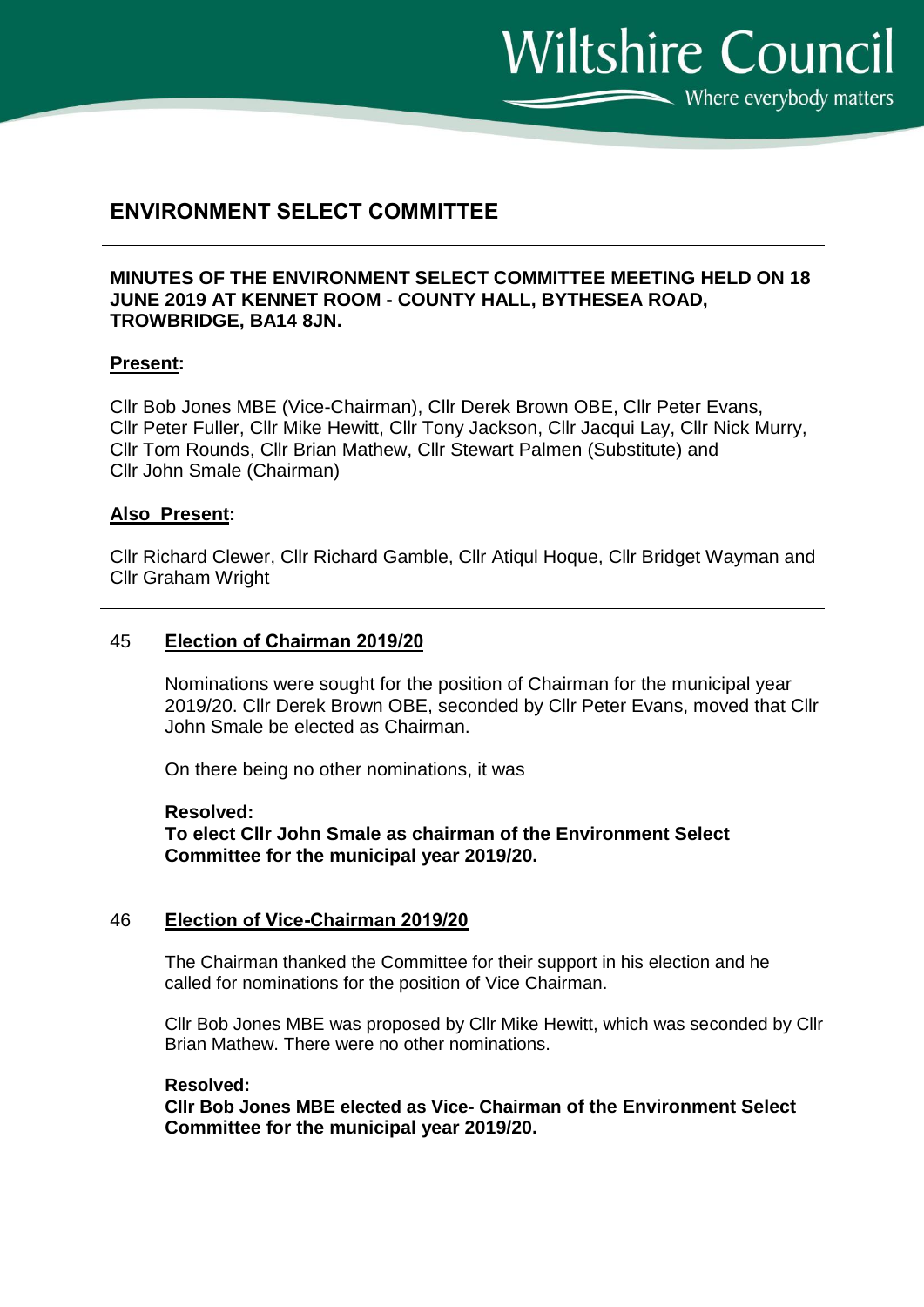### 47 **Apologies**

The Committee noted that Cllr Clare Cape had been replaced as a member of the Committee by Cllr Brian Mathew.

Apologies for absence were received from Cllr Steve Oldrieve and Ian McLennan.

Cllr Oldrieve was substituted by Cllr Stewart Palmen.

### 48 **Minutes of the Previous Meeting**

The minutes of the meeting held on 23 April 2019 were approved as an accurate record.

## 49 **Declarations of Interest**

There were no declarations of interest.

### 50 **Chairman's Announcements**

The Chairman made the following announcements:

### **Meeting Room Arrangements**

The Committee noted the arrangements for a meeting to be held in the Kennet Room following the Environment Select Committee.

## **Western Gateway' Sub-National Transport Body**

The Committee received an update on the decision by Cabinet at their meeting held on 27 March 2018, to support ongoing discussions with neighbouring authorities in the South West, in relation to the Western Gateway' Sub-National Transport Body.

## **Motorbike and Cyclists Killed and Seriously Injured**

The Committee received an update on the Committee's request at its previous meeting for data collected by Wiltshire police on motorbike and cyclists killed and seriously injured incidences in the county.

# **Public Transport Review**

The Committee noted that consideration of the Public Transport Review update would be deferred until the outcome of the Judicial Review was known.

### **Late-Night Taxi Fares Task Group**

The Committee were reminded that the Licensing Committee had established a Working Group to further consider the report of the Late-Night Taxi Fares Task Group, and as the appropriate body, were now taking ownership of the task. It was noted that the Executive response to the matter would be deferred until the Environment Select Committee meeting to be held on 5 November 2019, when it was anticipated that the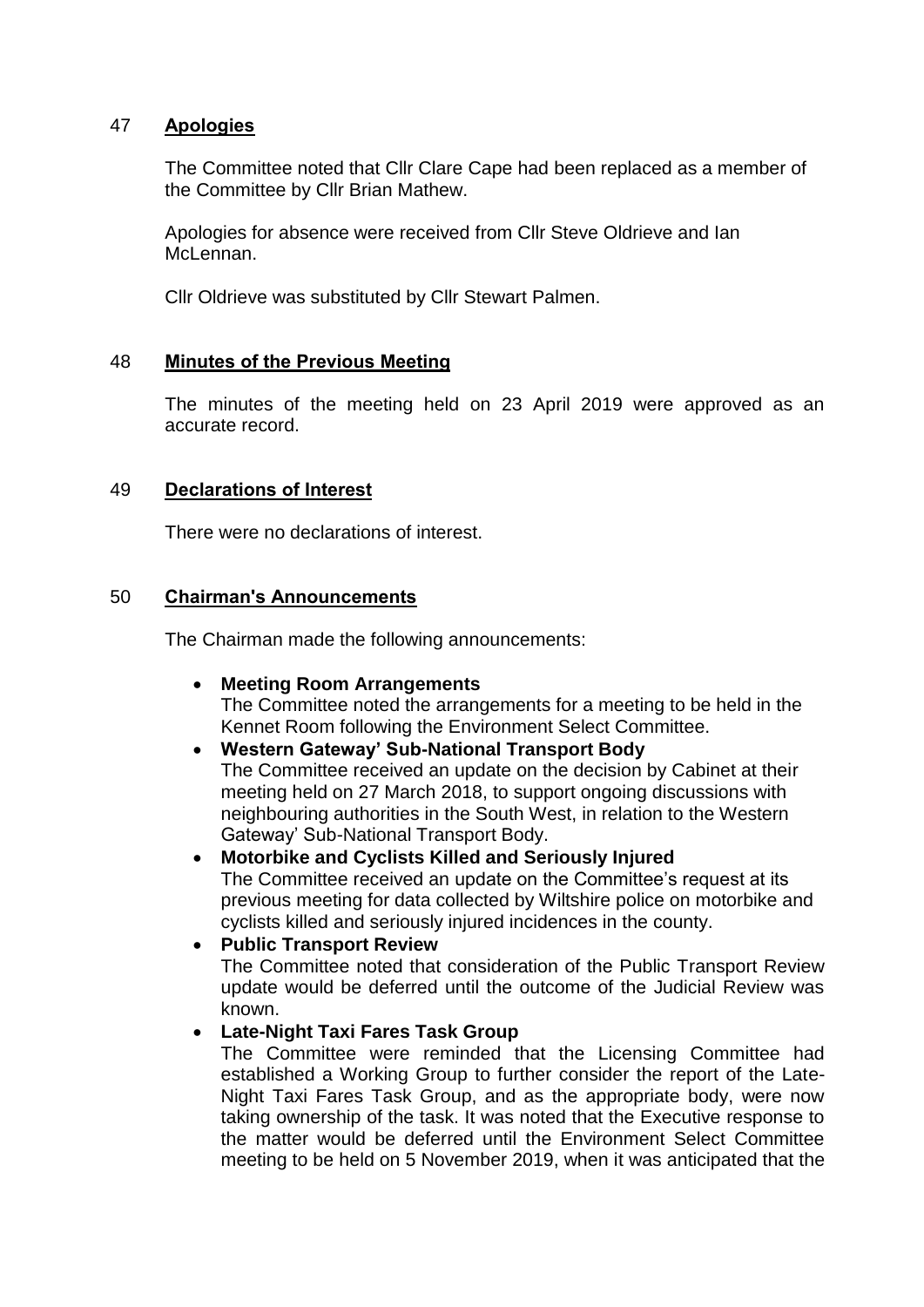Licensing Committee would have concluded their work and drafted their report.

## 51 **Public Participation**

The Chairman explained the rules of public participation and invited Bill Jarvis representing Extinction Rebellion Wiltshire to ask his questions:

Mr Jarvis confirmed that he had submitted a number of questions about the progress being made by the Global Warming and Climate Emergency Task Group established by the Environment Select Committee on 23 April 2019. Responses to the questions had been provided to Mr Jarvis and published on the Council's website.

Mr Jarvis then asked a couple of supplementary questions about a carbon/renewables audit and how the Council proposed to engage with citizens of Wiltshire in relation to the Climate Change Task Group. The Chairman responded to the supplementary questions at the meeting.

## 52 **Rapid Scrutiny: Plastic Waste in Wiltshire's Roads - Final Report**

The Committee considered the report of the Chairman of the Rapid Scrutiny Exercise, Cllr Brian Mathew, which presented the findings and recommendations of the Rapid Scrutiny Exercise about using plastic waste as part of the Council's Road Maintenance Programme.

Cllr Mathew introduced the report which detailed the evidence received over two meetings; the witnesses who provided information and responses to questions from the members; a summary of their deliberations; issues for the attention of the Environment Select Committee and recommendations from the Exercise.

In response to the recommendations detailed in the report, Cllr Wayman, Cabinet member for Highways, Transport and Waste, indicated that she generally welcomed the recommendations from the Rapid Scrutiny Exercise, although it was probably more appropriate to continue to monitor existing trials rather than establish a new trial incurring additional expenses, as suggested by the Rapid Scrutiny Exercise at Recommendation 2.

### **Resolved:**

**1. That the Environment Select Committee endorses the report and recommendations, apart from recommendation 2, of the Rapid Scrutiny Exercise and refers it to the Cabinet Member for Highways, Transport and Waste for response at the next meeting on 3 September 2019.**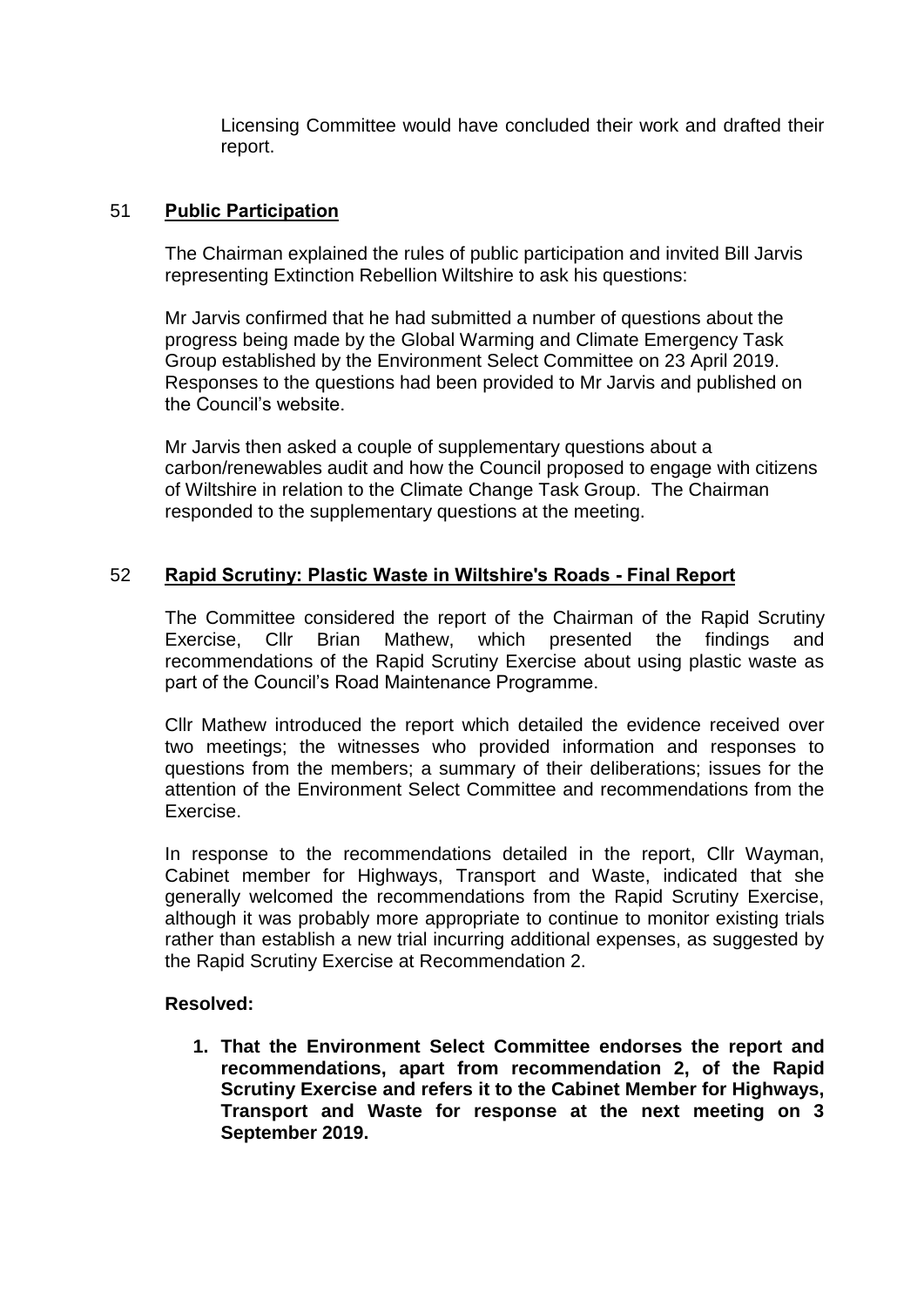**2. That recommendations 6, 7 and 8 as detailed in the report of the Rapid Scrutiny Exercise, be referred to the Global Warming and Climate Emergency Task Group for action.**

### 53 **Dog Excrement**

The Committee considered a briefing note of the Director for Highways and Environment on Dog Excrement and the impact that it has on Wiltshire's countryside and livestock.

Cllr Bridget Wayman, Cabinet member for Highways, Transport and Waste commented on the briefing note and explained that dog fouling was regarded as a national problem and one that required further public awareness about the need for dog waste to be removed by the dog's owner.

Cllr Lay explained that dog excrement can spread infections and diseases, such as Toxocariasis, and contains parasites that can harm farm animals, especially cows and sheep.

Cllr Wayman suggested that information about the need for dog owners to clear up their dog waste could be included in her public awareness campaign on fly tipping and removal of litter.

### **Resolved:**

- **1. That the Environment Select Committee supports the Cabinet Member for Highways, Transport and Waste's plan to run a public relations campaign on the importance of clearing up dog mess in Wiltshire.**
- **2. That the Cabinet Member for Highways, Transport and Waste to consider circulating this Briefing Note, or a similar Briefing Note to all Members, as well as to the Town and Parish Councils in Wiltshire.**

### 54 **Updates from task groups and representatives on programme boards**

The Committee received updates from Cllr Wright, Chairman of the Homelessness Strategy Task Group and the Global Warming and Climate Emergency Task Group, on recent activity for the Task Groups:

### i) Homelessness Strategy Task Group

The Committee noted that the Task Group had met on a number of occasions and had discussed (i) their findings following independent interviews with private sector agents and landlords 's; (ii) how the Council provided a service to both those facing homelessness, or those who have been made homeless; and (iii) interviewing the Council's Rough Sleeper Outreach Team.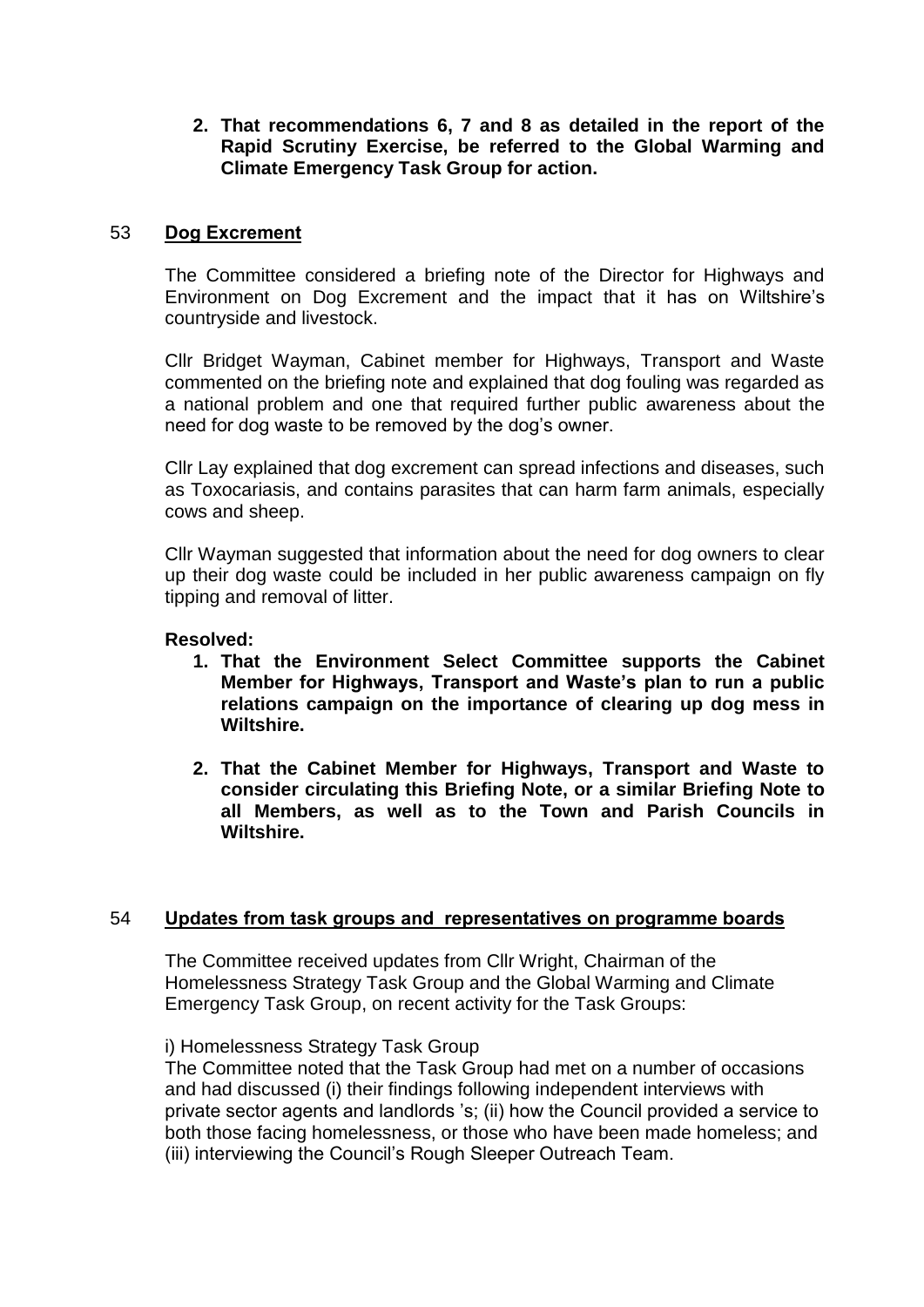### ii) Climate Change Task Group

The Committee noted that the Task Group had received an introductory presentation about the topic of climate change and had started to scope their future investigations. Cllr Wright confirmed the key officers and Councillors that the Task Group is hoping to speak with; to help with its information gathering and advice. He also indicated that the Task Group would be considering changing its name to include the word 'Emergency'\* in the title and he would discuss how the Task Groups reports could become more available to the public, with the Vice Chair of the Overview and Scrutiny Management **Committee** 

\**The minutes of this meeting have been updated to reflect the change to the Task Group's name, which was agreed after 18 June Environment Select Committee.*

### 55 **Forward Work Programme**

The Chairman drew the Committee's attention to the Forward Work Programme and asked for confirmation about how to progress a number of items.

The Chairman also provided an update on the Plan item 'Provision for Gypsies and Travellers'. He indicated that the sale of the Gypsy and Travellers Sites are due to be completed at the end of June 2019, and in consultation with the Vice-Chairman, the item had been removed from the Forward Work plan.

### **Resolved:**

- **1. That the following items be moved to the Committee's meeting to be held on 5 November 2019:**
	- **Highways Annual Review of Service**
	- **HIAMS: Streetworks**
	- **Salisbury Recovery**
- **2. That the Forward Work Programme be updated to reflect the changes detailed above.**

### 56 **Urgent Items**

There were no urgent items.

### 57 **Date of Next Meeting**

The next meeting is scheduled for 3 September 2019 at 10.30am.

(Duration of meeting: 10.30 - 11.35 am)